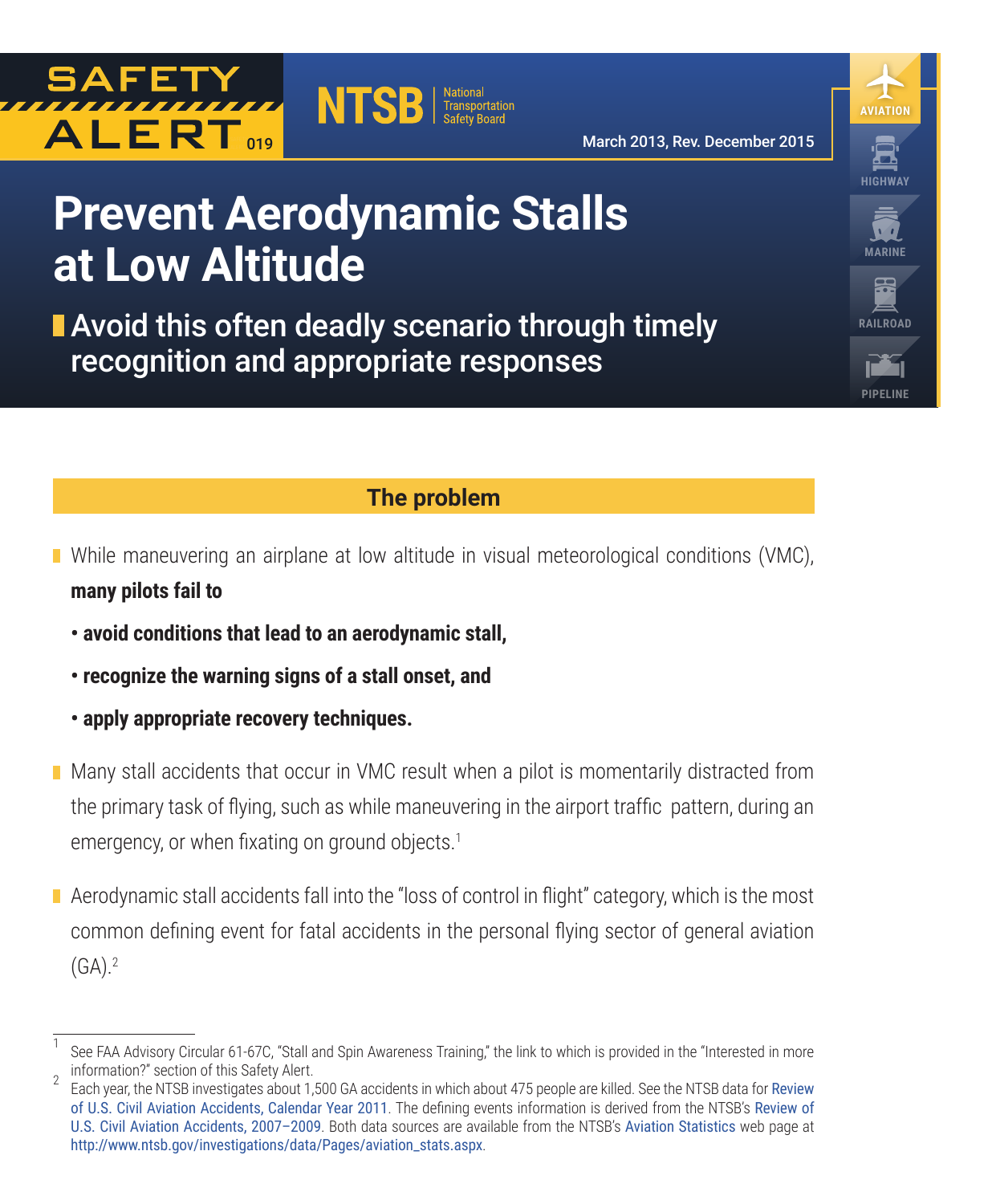### **Related accidents**

Sadly, the circumstances of each new accident are often remarkably similar to those of previous accidents. This suggests that some pilots are not taking advantage of the lessons learned from such tragedies that could help them avoid making the same mistakes. The following accident summaries<sup>3</sup> illustrate some common—and preventable—accident scenarios related to aerodynamic stalls:

- A commercial pilot and a flight instructor were killed after executing a very steep, left, base-to-final turn in the airport traffic pattern in a Beech S35 airplane. The airplane subsequently descended to the ground in a manner consistent with a stall. Evidence indicates that the pilot likely overshot the extended runway centerline when turning to the final approach leg then applied excessive bank angle to correct the course.
- A commercial pilot was killed after his Piper PA-12 airplane lost engine power during takeoff. When the airplane was about 200 to 300 feet above the ground, it turned to the left as if the pilot were attempting to return to the airstrip, then it pitched down abruptly and descended in a steep, nose-down attitude, consistent with a stall. The accident site was adjacent to a road and about 300 yards from a clear field, both of which were suitable potential landing areas (see figure 1).
- The pilot of an RV-6 experimental airplane was flying over a beach area while a friend watched from the ground. The pilot was on his third low-altitude pass when he initiated a "tight left turn" then felt what he described as a "bump/drop" as if the airplane's "left wing lost lift." The left wing dropped, and the airplane descended to the water below, consistent with a stall. The pilot, who sustained serious injuries, had about 15 hours total time in RV-6 airplanes (see figure 2).





**Figure 1. Airplane accident site (**[ANC11FA065](https://www.ntsb.gov/_layouts/ntsb.aviation/brief2.aspx?ev_id=20110718X53000&ntsbno=ANC11FA065&akey=1)**). Figure 2. Airplane following retrieval from water (**[CEN12CA294](https://www.ntsb.gov/_layouts/ntsb.aviation/brief.aspx?ev_id=20120514X31656&key=1)**).**

<sup>3</sup> The accident reports for each accident referenced in this Safety Alert are accessible by NTSB accident number from the NTSB's [Aviation Accident](http://www.ntsb.gov/_layouts/ntsb.aviation/index.aspx)  [Database & Synopses](http://www.ntsb.gov/_layouts/ntsb.aviation/index.aspx) web page at [http://www.ntsb.gov/\\_layouts/ntsb.aviation/index.aspx](http://www.ntsb.gov/_layouts/ntsb.aviation/index.aspx). (The NTSB accident numbers are [CEN12FA271](https://www.ntsb.gov/investigations/current/_layouts/ntsb.aviation/brief.aspx?ev_id=20120503X72121&key=1), [ANC11FA065](https://www.ntsb.gov/_layouts/ntsb.aviation/brief2.aspx?ev_id=20110718X53000&ntsbno=ANC11FA065&akey=1), and [CEN12CA294](https://www.ntsb.gov/_layouts/ntsb.aviation/brief.aspx?ev_id=20120514X31656&key=1), respectively.) Each accident's public docket is accessible from the NTSB's [Docket Management System](http://www.ntsb.gov/investigations/SitePages/dms.aspx) web page at <http://www.ntsb.gov/investigations/SitePages/dms.aspx>.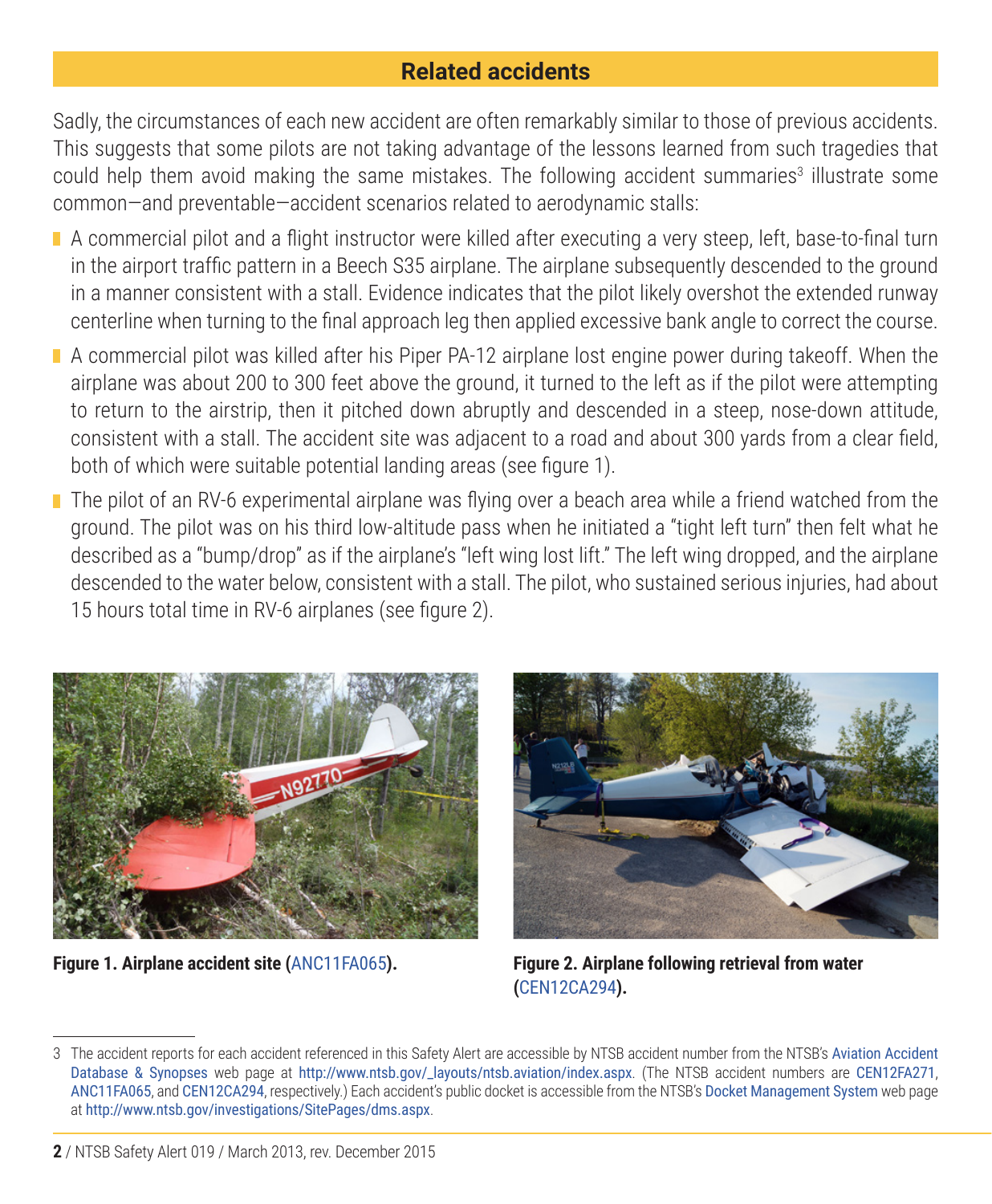## **What can pilots do?**

**Be honest with yourself about your knowledge of stalls** and your preparedness to recognize and handle a stall situation in your airplane. Seek training to ensure that you fully understand the stall phenomenon, including angle-of attack (AOA) concepts and how elements such as weight, center of gravity, turbulence, maneuvering loads, and other factors affect an airplane's stall characteristics.

a. **Remember that an aerodynamic stall can occur at any airspeed, at any attitude, and with any engine power setting.**

- ш Remember that the stall airspeeds marked on the airspeed indicator (for example, the bottom of the green arc and the bottom of the white arc) typically represent *steady flight speeds* at *1G* at the airplane's maximum gross weight in the specified configuration. **Maneuvering loads and other factors can increase the airspeed at which the airplane will stall.** For example, increasing bank angle can increase stall speed exponentially. Check your airplane's handbook for information.
- **Reducing AOA by lowering the airplane's nose at the first indication of a stall** is the most important immediate response for stall avoidance and stall recovery**.**
- ш **Manage distractions when maneuvering at low altitude** so that they do not interfere with the primary task of flying.
- ш **Resist the temptation to perform maneuvers in an effort to impress people,**  including passengers, other pilots, persons on the ground, or others via an onboard camera. "Showing off" can be a deadly distraction because it diverts your attention away from the primary task of safe flying.
- **Understand that the stall characteristics of an unfamiliar airplane may differ substantially** from those of airplanes with which you have more flight experience.